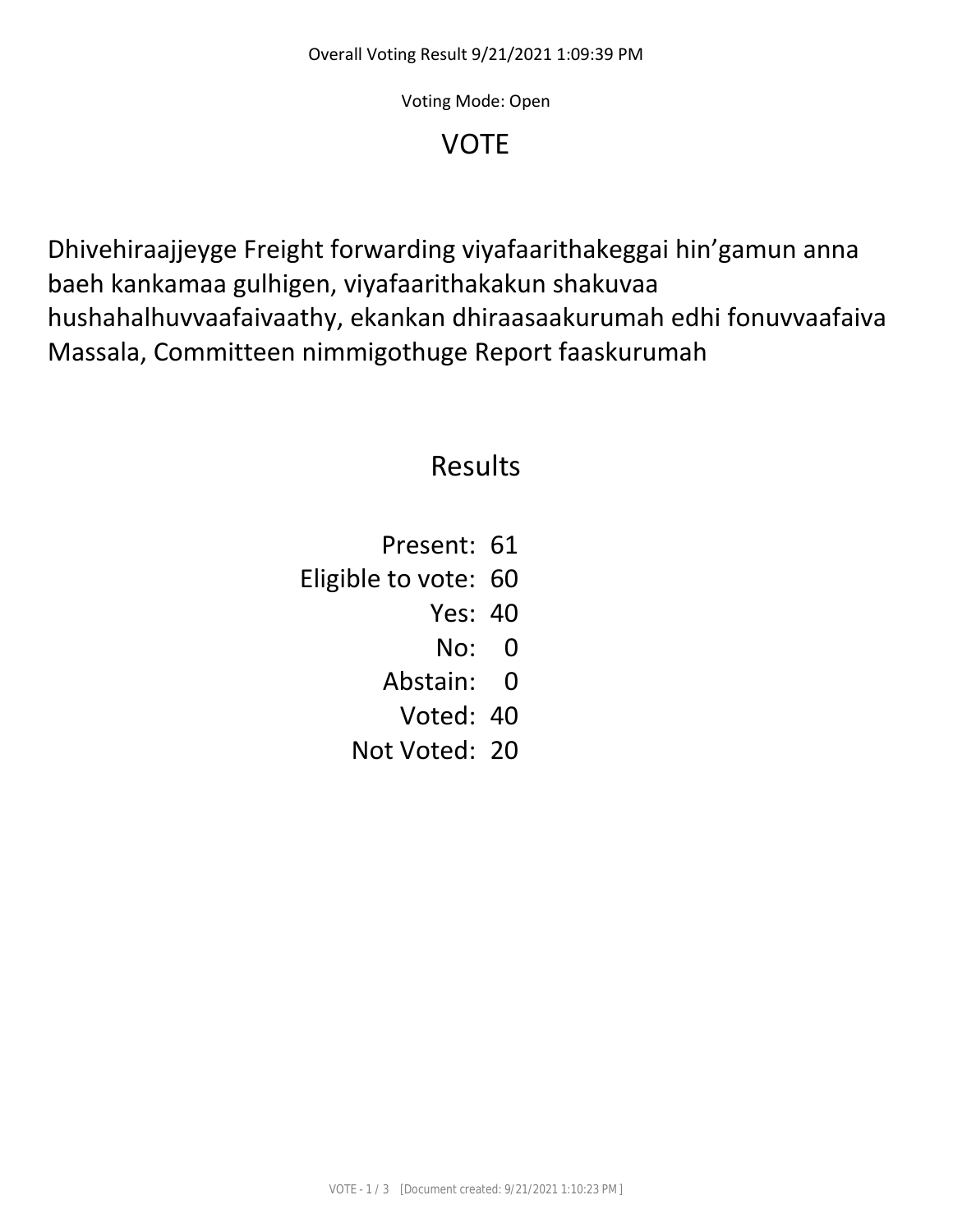| ID | <b>Name</b>                   | Organisation         | <b>Result</b>   |
|----|-------------------------------|----------------------|-----------------|
| 01 | Speaker                       |                      | No voting right |
| 09 | Ali Niyaz (MDP)               | Hulhumalé            | Yes             |
| 10 | Ibrahim Muizzu (MDP)          | Henveyru Uthuru      | Yes             |
| 13 | Hassan Latheef (MDP)          | Henveyru Hulhangu    | Yes             |
| 15 | Meekail Ahmed Nasym (MDP)     | Galolhu Dhekunu      | Yes             |
| 16 | Mohamed Rasheed (MDP)         | Mahchangoalhi Uthuru | Yes             |
| 19 | Imthiyaz Fahmy (MDP)          | Maafannu Uthuru      | Not Voted       |
| 20 | Ibrahim Rasheed (MDP)         | Maafannu Medhu       | Yes             |
| 21 | Adam Ali (MDP)                | Maafannu Dhekunu     | Yes             |
| 22 | Mohamed Falah (MDP)           | Maafannu Hulhangu    | Yes             |
| 23 | Ahmed Usham (IND)             | Villimalé            | Not Voted       |
| 24 | Ahmed Saleem (MDP)            | Hoarafushi           | Yes             |
| 26 | Ahmed Abdulla (MDP)           | Baarashu             | Not Voted       |
| 27 | Abdulla Waheed (MDP)          | Dhidhdhoo            | Not Voted       |
| 28 | Ibrahim Shareef (MDP)         | Kelaa                | Yes             |
| 29 | Abdul Gafoor Moosa (MDP)      | Hanimaadhoo          | Yes             |
| 30 | Mohamed Nasheed Abdulla (IN   | Nolhivaram           | Not Voted       |
| 31 | Hussain Ziyad (MDP)           | Vaikaradhoo          | Yes             |
| 34 | Mohamed Raee (MDP)            | Makunudhoo           | Yes             |
| 36 | Ali Riza (MDP)                | Milandhoo            | Yes             |
| 38 | Mohamed Shahid (MDP)          | Funadhoo             | Yes             |
| 39 | Ahmed Easa (MDP)              | Kendhikulhudhoo      | Yes             |
| 40 | Ahmed Haroon (MDP)            | Manadhoo             | Yes             |
| 41 | Mohamed Abdulla Shafeeg (MDP) | Velidhoo             | Yes             |
| 42 | Yoonus Ali (MDP)              | Holhudhoo            | Yes             |
| 43 | Mohamed Rasheed Hussain (M    | Alifushi             | Yes             |
| 46 | Hassan Ahmed (MDP)            | Inguraidhoo          | Yes             |
| 47 | Adam Shareef (PNC)            | Maduvvari            | Not Voted       |
| 49 | Ahmed Saleem (PPM)            | Eydhafushi           | Not Voted       |
| 52 | Ahmed Shiyam (PPM)            | Naifaru              | Not Voted       |
| 54 | Abdulla Jabir (IND)           | Kaashidhoo           | Not Voted       |
| 55 | Ibrahim Naseem (IND)          | Thulusdhoo           | Yes             |
| 57 | Hassan Zareer (MDP)           | Mathiveri            | Not Voted       |
| 58 | Hassan Shiyan (MDP)           | Thoddoo              | Yes             |
| 60 | Ahmed Thariq (PPM)            | Mahibadhoo           | Not Voted       |
| 62 | Ibrahim Fazul Rasheed (PNC)   | Felidhoo             | Not Voted       |
| 63 | Hussain Gasim (MDP)           | Keyodhoo             | Not Voted       |
| 64 | Ikram Hassan (MDP)            | Dhiggaru             | Not Voted       |
| 65 | Ibrahim Naseer (MDP)          | Mulaku               | Yes             |
| 66 | Ahmed Haleem (MDP)            | Bilehdhoo            | Yes             |
| 67 | Abdul Muhsin Hameed (IND)     | Nilandhoo            | Not Voted       |
| 69 | Ahmed Amir (MDA)              | Kudahuvadhoo         | Yes             |
| 70 | Hassan Afeef (MDP)            | Vilufushi            | Yes             |
| 71 | Abdulla Riyaz (IND)           | Thimarafushi         | Not Voted       |
| 72 | Mohamed Nashiz (MDP)          | Kinbidhoo            | Yes             |
| 73 | Mohamed Ghassan Maumoon (     | Th. Guraidhoo        | Not Voted       |
| 74 | Ali Hameed (JP)               | Isdhoo               | Yes             |
| 77 | Mohamed Saeed (PNC)           | Maavashu             | Not Voted       |
|    |                               |                      |                 |